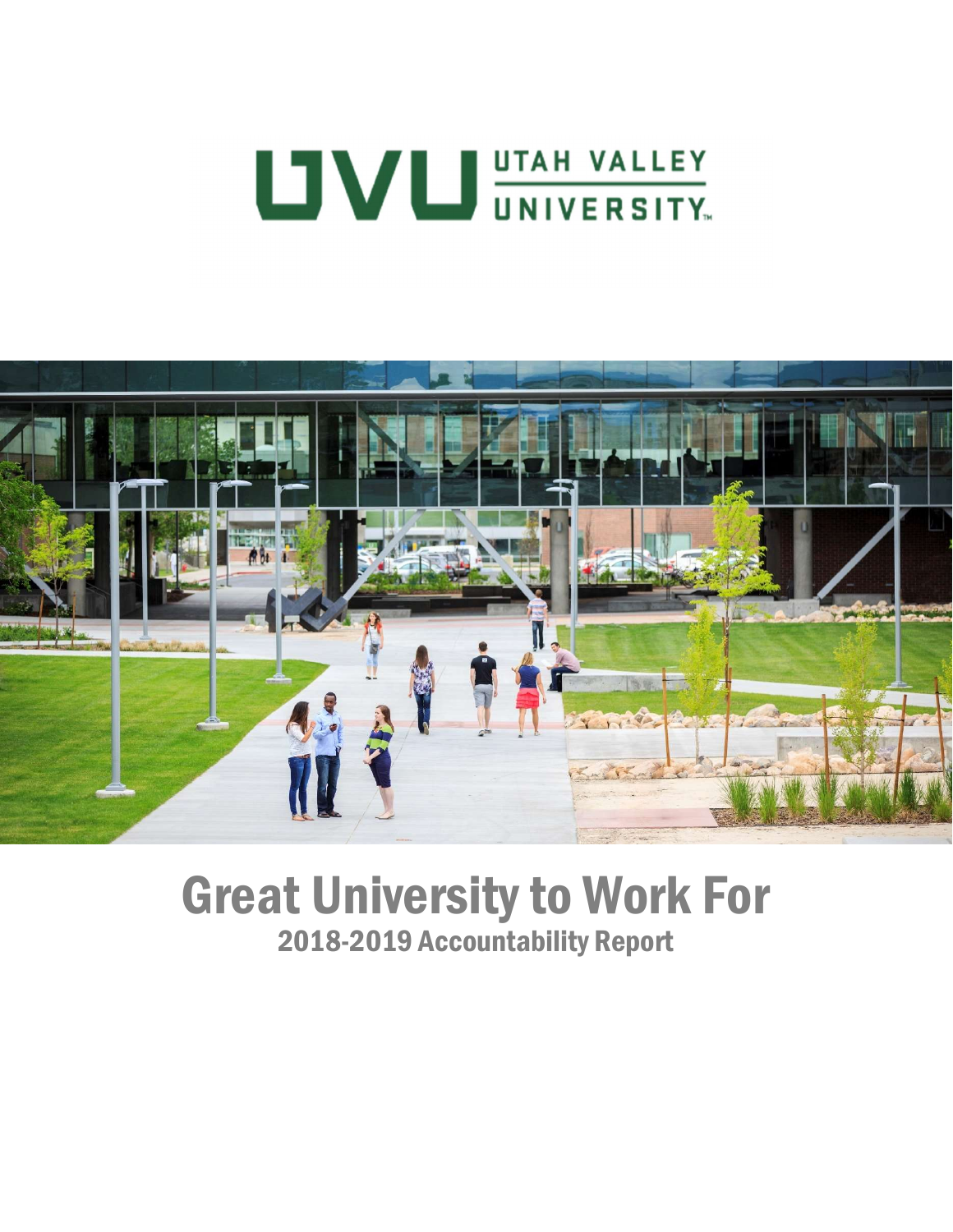Area 1: Recognition --- UVU will refine, develop, enhance, and implement employee recognition programs and practices to help people managers create a positive work environment and improve employee morale by acknowledging outstanding performance and extraordinary achievements.

## Goal 1: Assess existing employee recognition programs and practices as well as increase understanding of what makes employees feel appreciated

Leaders across the university have actively nominated other employees for Spot and Wolverine Sighting Awards. As a result, 243 Spot Awards have been awarded over the last fiscal year.

Discussions regarding appreciation have begun across many divisions of the university. These discussions often focus on both utilizing the award systems already in place as well assessing new methods for increasing employee recognition.

Programs focusing on increasing understating of what makes employees feel appreciated have been designed and implemented on divisional and departmental levels. Efforts include applying and tracking the 5 Languages of Appreciation in the Workplace within a given team, sharing TED talks and books regarding leadership and communication, and congratulatory emails expressing appreciation for jobs well done.

#### Goal 2: Identify changes to existing and develop new programs and practices for meaningfully recognizing employees

Leaders have instituted internal recognition and appreciation awards on divisional and departmental levels.

Internal communications are being tailored to emphasize recognition. Leaders have used newsletters or regular emails to recognize efforts and highlight employees. This has also taken the form of recognizing birthdays within a monthly email. One example of such an email including a picture, quote, and what the employee loves about their job.

Less formal communication efforts are being utilized to promote recognition. These efforts have been described as "catching the good" by calling out positive behaviors among each other.

Gatherings are being focused towards employee recognition. Such gatherings include retreats, socials, book clubs, and meetings.

#### Goal 3: Through ongoing training and communication, ensure people managers at all organizational levels are aware of and utilize employee recognition programs and practices

Leaders have made a concerted effort to ensure others are aware of the recognition programs. They have done this through divisional meetings, discussions with people managers, and addressing awareness of programs in one-on-one meetings.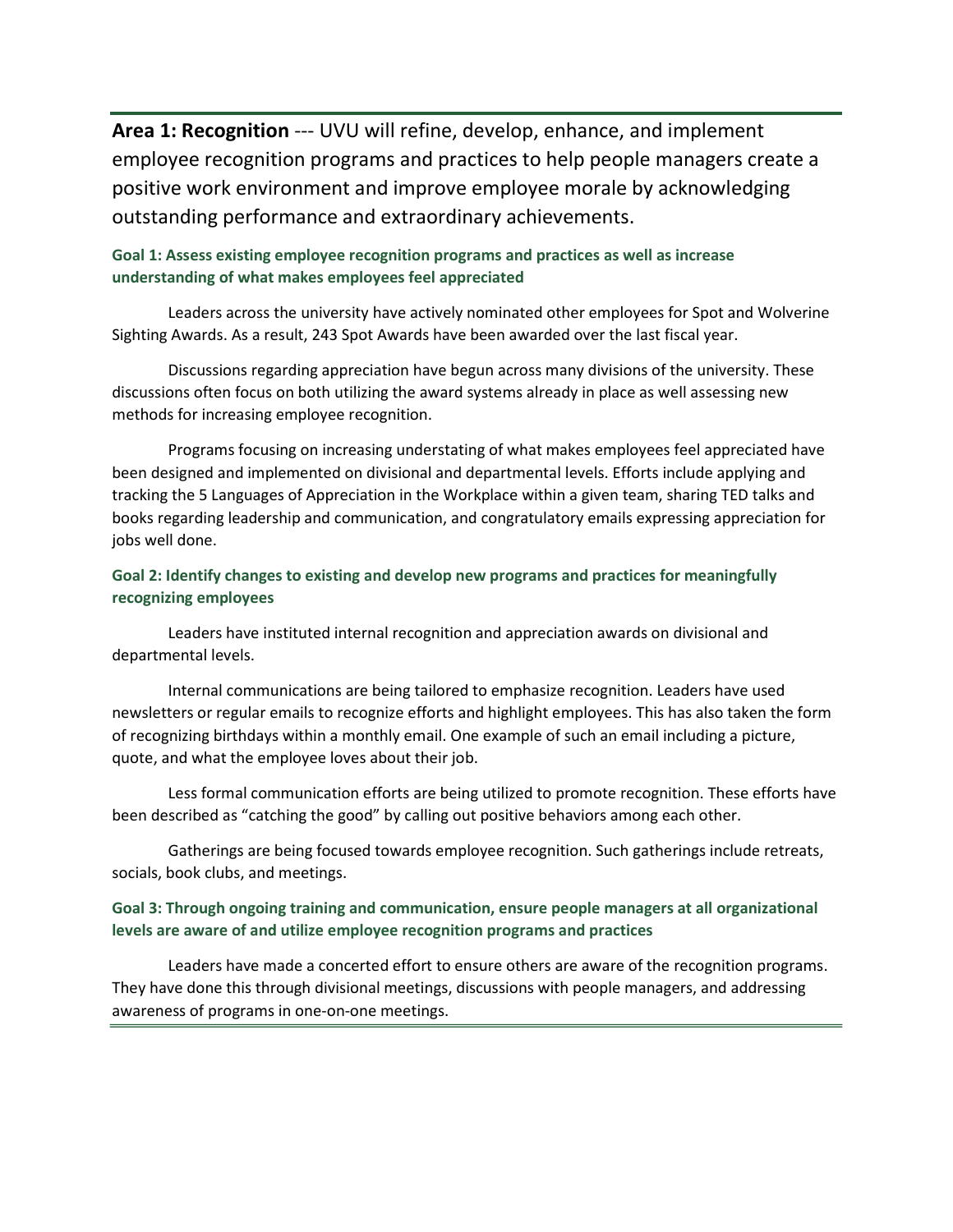Area 2: Compensation --- UVU will review, revise, and communicate its compensation philosophy, compensation funding priorities, compensation practices, and compensation policies to ensure UVU attracts, retains, and rewards high-quality faculty, staff and administrators.

Goal 1: Ensure that the compensation priorities agreed to by the university administration, PACE, and Faculty Senate—particularly protecting jobs and benefits— remain appropriate and rooted in campus consensus.

Leaders across multiple divisions have made a concerted effort to understand the factors affecting compensation. This includes collaborating with HR and checking market conditions for salary recommendations.

Goal 2: Expand communication of and access to information on the establishment of base salary/wages, annual compensation overall funding process, and application of annual compensation funding to individual employee salaries/wages/benefits.

Human Resources made UVU compensation presentations to PACE, various divisions and departments to increase understanding of UVU's compensation philosophy and practices.

Leaders throughout campus have relied on HR to provide accurate compensation benchmarks. Said leaders have disseminated pertinent compensation information through written communication as well as verbal communication, during annual performance reviews, group meetings, and other appropriate times.

Goal 3: Engage with and support people managers' role in understanding compensation practices and in communicating with faculty and staff.

Human Resources made UVU compensation presentations to University Executive Council and various leadership teams across campus.

Leaders have ensured regular processes exist to foster continual communication of compensation practices to faculty and staff. These communications occur in trainings, surveys, and meetings focused on job grades, market medians, and job competitiveness.

#### Goal 4: Build on the strengths of UVU's compensation programs by reviewing, revising, expanding, or implementing programs such as merit pay, parental leave, flexible schedules, holiday closure, etc.

In January 2019, UVU's Board of Trustees approved a new Medical Maternity leave providing six weeks of consecutive paid lead for full-time employees who give birth.

UVU continued its practice holiday closure in 2018.

Leaders across campus have begun to implement flexible schedules where appropriate. Particular emphasis has been placed on supporting employees with leave and holiday breaks.

School leaders have focused on providing total compensation by emphasizing non-monetary compensation, such as workload and course releases.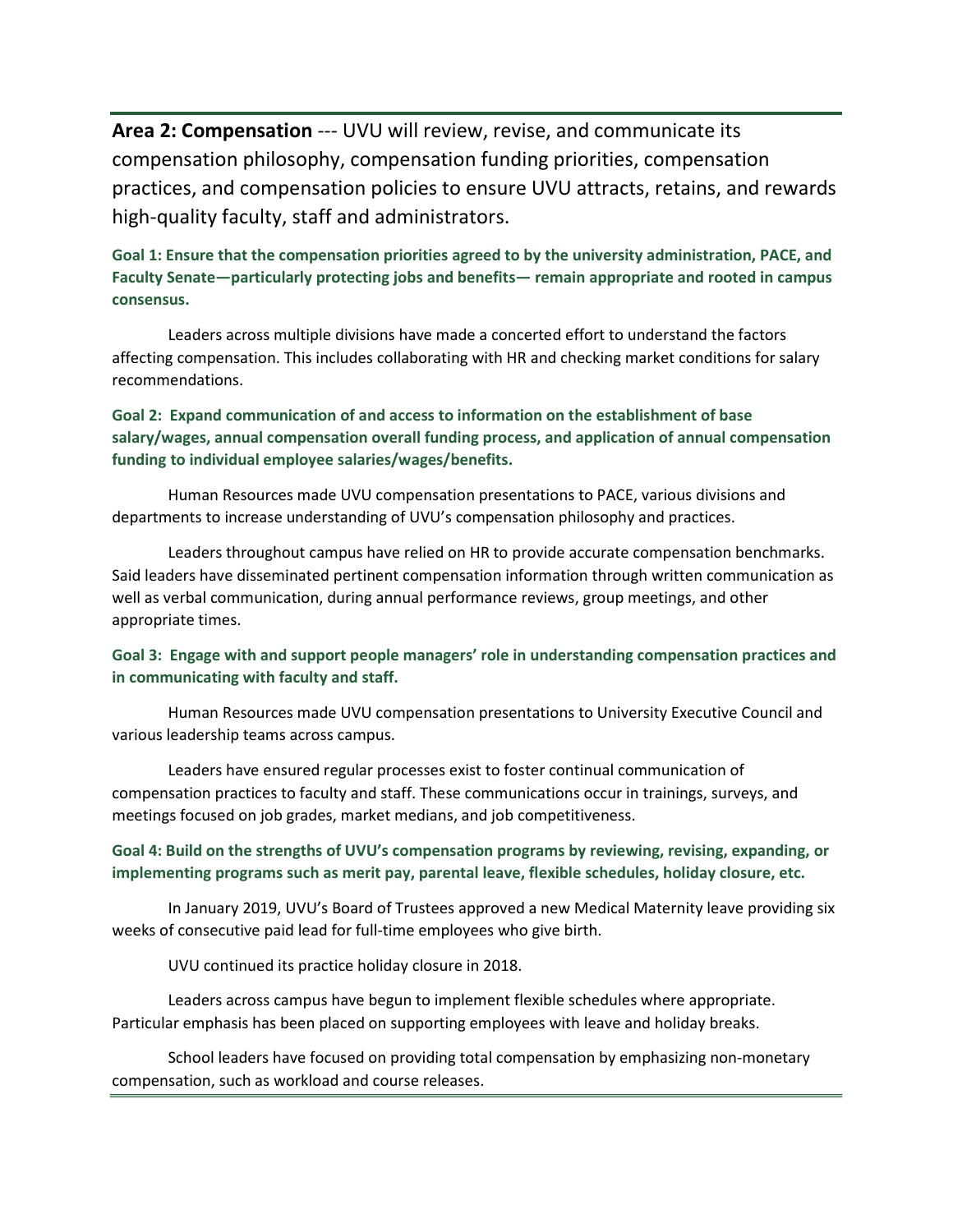Area 3: Communication --- UVU will ensure that communication practices and processes through governance bodies and organizational structures appropriately engage and inform employees of decisions affecting their working environment, workplace practices, and compensation.

Goal 1: Strengthen people managers' (at all levels) communication skills to close communication gaps and provide opportunity for employees to share feedback, input, and perspective in an environment of trust and respect.

A new People Managers Excellence Training program was launched by HR and included training on communication skills.

Special emphasis is being placed on the topic of communication in faculty and staff's professional development. This is done through discussion in one-on-on meetings with leaders, crucial conversation trainings, team communication trainings, and team meetings.

Leaders have developed and are in the process of developing more strategies for communication. The strategies implemented include providing anonymous suggestion boxes and conducting regular conversations to promote a continuous dialogue.

## Goal 2: Review, expand, and refine communication strategies, methods, and channels to expand and improve information flow horizontally and vertically throughout the university.

Joint efforts have been made to improve UVAnnounce. Leaders have utilized the service and it is currently being assessed for potential improvements.

Leaders are encouraging the consolidation of email volume through use of weekly or monthly internal newsletters. These newsletters promote regular internal communication and reduce quantity of emails without reducing quality.

Regular meeting have been instituted where possible to promote a continuous dialogue. Leaders have made a concerted effort at attending meetings so as to be available for direct questions.

#### Goal 3: Enhance the culture of shared governance, responsibility, and accountability; strengthen awareness and engagement in governance structures including university committees.

Leaders have actively sought collaboration regarding processes and procedures. This collaboration primarily takes the form of committees. Special effort has been made to assist committees in becoming self-driven and to ensure the function of each committee is understood. Leaders are encouraging others to participate with committees

Faculty Senate has begun a process of evaluating internal policy to clarify roles and enhance shared governance. Leaders make special efforts to provide clarity in the areas of retirement, tenure, and promotion.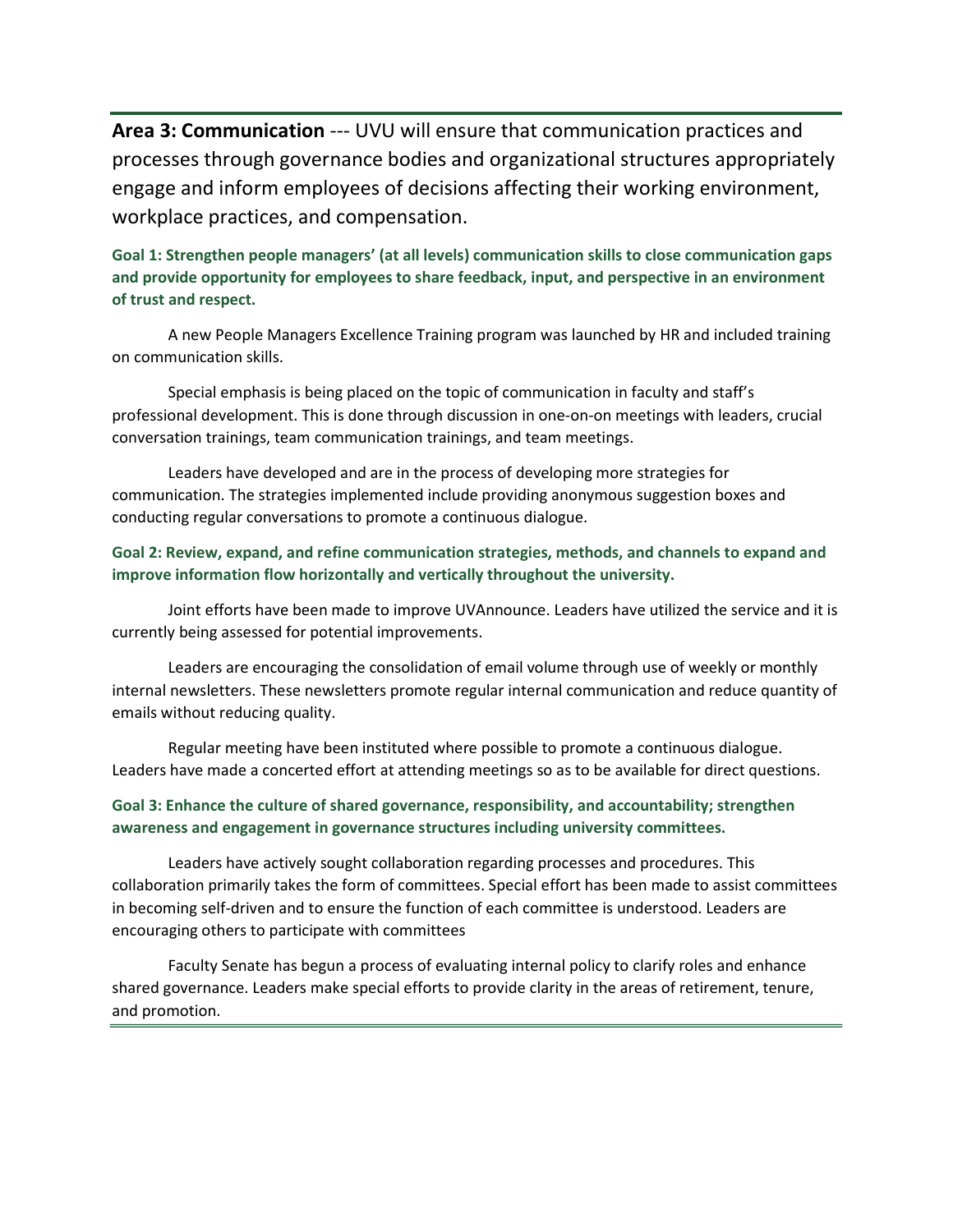Area 4: Growth/Transformation --- UVU will fulfill its mission of meeting regional education needs by actively responding to the economic and demographic transformation of its service region through employing an adequate and diverse workforce, developing employees, and implementing best practices and technological solutions to support and sustain mission-critical programs and services.

Goal 1: Review the effect and efficacy of the current full-time staff to full-time faculty ratio of 1.4:1; revise and/or implement workforce ratios and strategies to respond to employee workload and key service delivery concerns.

Efforts have been made, and continue to be made, in reorganizing jobs to balance workloads and ensure jobs are meaningful. This includes hiring new individuals when necessary.

Goal 2: Continue to improve the diversity and inclusiveness of the faculty, staff, and administration.

Leaders implement principles of search advocacy to promote diversity in the recruiting process. Search advocacy is taught and encouraged through a training program and by leaders.

Training programs regarding diversity are made readily available and are utilized by leaders across campus.

Diversity has been included as a key aspect of strategic plans and is reflected in university committees as well as hiring committees.

# Goal 3: Review, refine, develop, and enhance institutional practices that expand the institution's ability to serve large numbers of students, such as technology solutions, expanded service hours, simplified business processes, and improved onboarding.

College leaders actively consider student accessibility when creating courses and class schedules. They have focused on increasing online courses as well as adapting schedules to meet a wide range of student needs.

Service hours have been increased for departments across campus. Some of these services whose hours have been extended include enrollment management and the service desk.

Through internal evaluation and external consultants, systems and processes are being evaluated and developed. Colleges and departments have taken initiative to address identified issues.

Automation and technology solutions are being implemented where appropriate. This includes, but is not limited to, improving websites, utilizing Teams and OneNote, and integrating LTIs with Canvas.

# Goal 4: Strengthen, expand, communicate, and encourage people managers to support employee engagement in professional development programs and opportunities.

Leaders have set requirements on team and department levels for creating personal development plans.